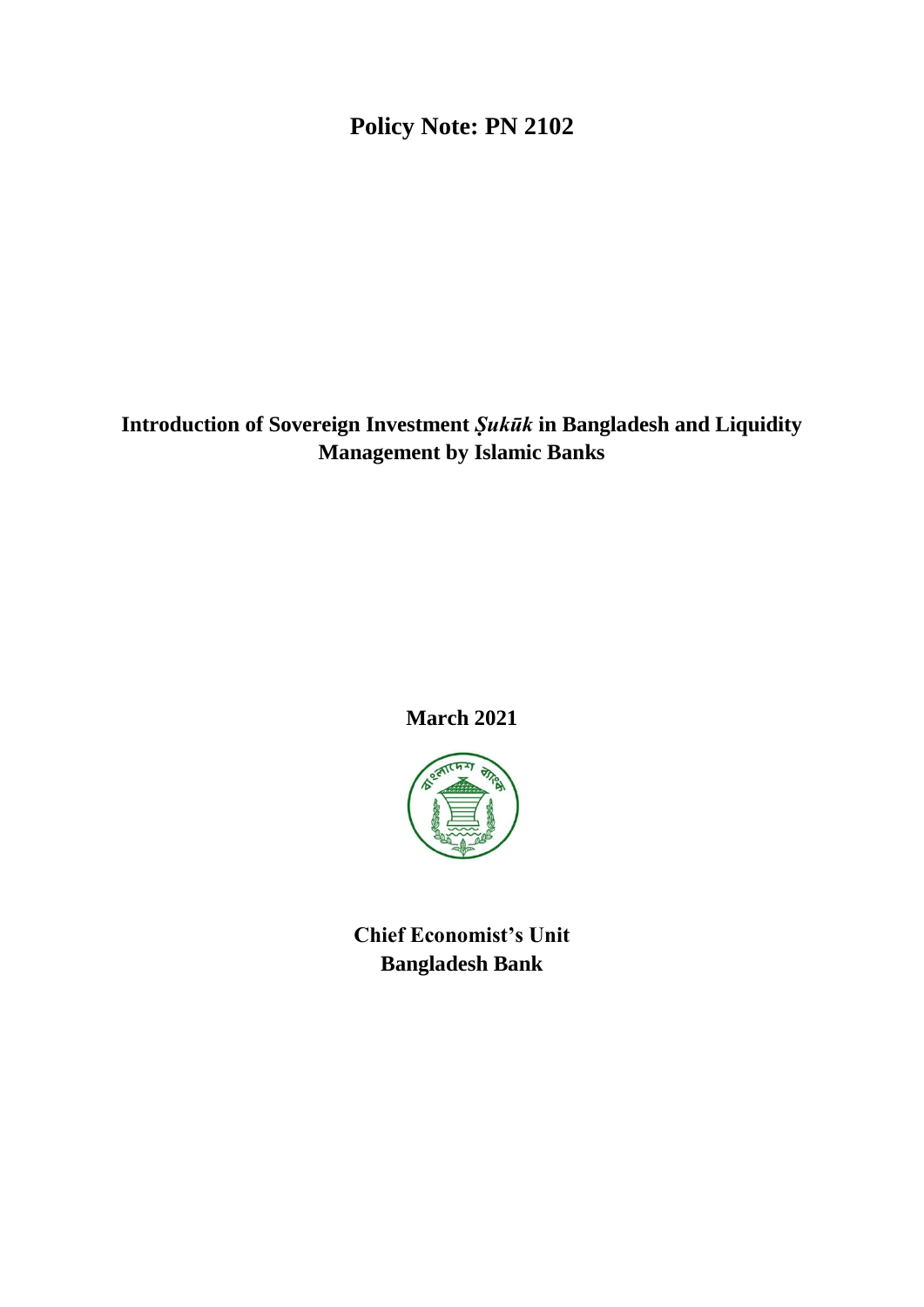#### **Policy Note: PN 2102**

# **Introduction of Sovereign Investment** *Ṣukūk* **in Bangladesh and Liquidity Management by Islamic Banks<sup>1</sup>**

#### **Abstract**

*The first sovereign investment ṣukūk<sup>2</sup> in Bangladesh for implementing a project titled 'Safe Water Supply for the Whole Country' got huge response and was over-subscribed, which signals that investing in ṣukūk is a potential sector in the financial market of the country. This note explains the structure of the maiden ṣukūk in order to understand further scopes of developing such types of ṣukūk in the country, considering huge excess liquidity in Islamic banking sector. The note also finds that excess liquidity of Islamic banking sector remains a concern and issuing ṣukūk can help them purchase the Shariah- compliant securities for maintaining their statutory liquidity ratio (SLR) with the Bangladesh Bank as well as investing in government's development projects. Moreover, asset backed ṣukūk with ijārah, muḍārabah or mushārakah contracts can be considered to introduce more sovereign investment ṣukūk which can be used for implementing Sharīʿah-compliant government development projects. The note also recommends that there is a need for supportive policies to the investors for encouraging the investment in ṣukūk.*

### **I. Introduction**

**.** 

Bangladesh issued first sovereign investment *ṣukūk* for raising funds aiming at implementing a project titled 'Safe Water Supply for the Whole Country' on 28 December 2020. The maiden *ṣukūk* was oversubscribed by nearly four times, signaling that investing in such *ṣukūk* is a new potential avenue for the financial markets of Bangladesh. Likewise the growing share of Islamic banking in Bangladesh, the huge oversubscription of this maiden *ṣukūk* reflected investors' interest to Islamic financial products of capital market. Besides, the issuance of such *ṣukūk* provides a scope for the government of Bangladesh to explore for financing its Sharīʿah-compliant projects.

Moreover, current huge excess liquidity with Islamic banks is exerting adverse effects since the Islamic banks cannot invest in interest-bearing government securities because of non-Sharīʿahcompliance issues. The newly issued *ṣukūk* also offers an avenue of investing the excess liquid assets into such Sharīʿah-compliant securities. Against this backdrop, this policy note explains the structure of the maiden *ṣukūk* in order to delve further scopes of developing such types of *ṣukūk* in the country, considering huge excess liquidity in Islamic banking sector.

<sup>&</sup>lt;sup>1</sup> This note has been prepared jointly by Dr. Md. Salim Al Mamun, Deputy General Manager, Chief Economist's Unit and Md. Gulzare Nabi, General Manager, Research Department in the Bangladesh Bank. The authors are grateful to Dr. Md. Habibur Rahman, Executive Director (Research), and Dr. Md. Ezazul Islam, General Manager, Chief Economist's Unit, Bangladesh Bank, for providing valuable suggestions. Views expressed in this paper are authors' own and do not necessarily reflect that those of the Bangladesh Bank. Comments can be sent to: salim.mamun@bb.org.bd

<sup>2</sup> *Ṣukūk* is the plural of Arabic word *sakk*. In Arabic language, *ṣukūk* mean 'legal instrument', 'deed' or 'check'. In Islamic financial concept, *ṣukūk* refer to Sharī'ah-compliant financing instruments, which differ from conventional bonds in terms of structure, rate, legal rights and the underlying contracts, among others. Accounting and Auditing Organization for Islamic Financial Institutions (AAOIFI) defines that *ṣukūk* are the certificates of equal value representing undivided shares in ownership of tangible assets, usufructs and services, or equity of a given project or equity of a special investment activity.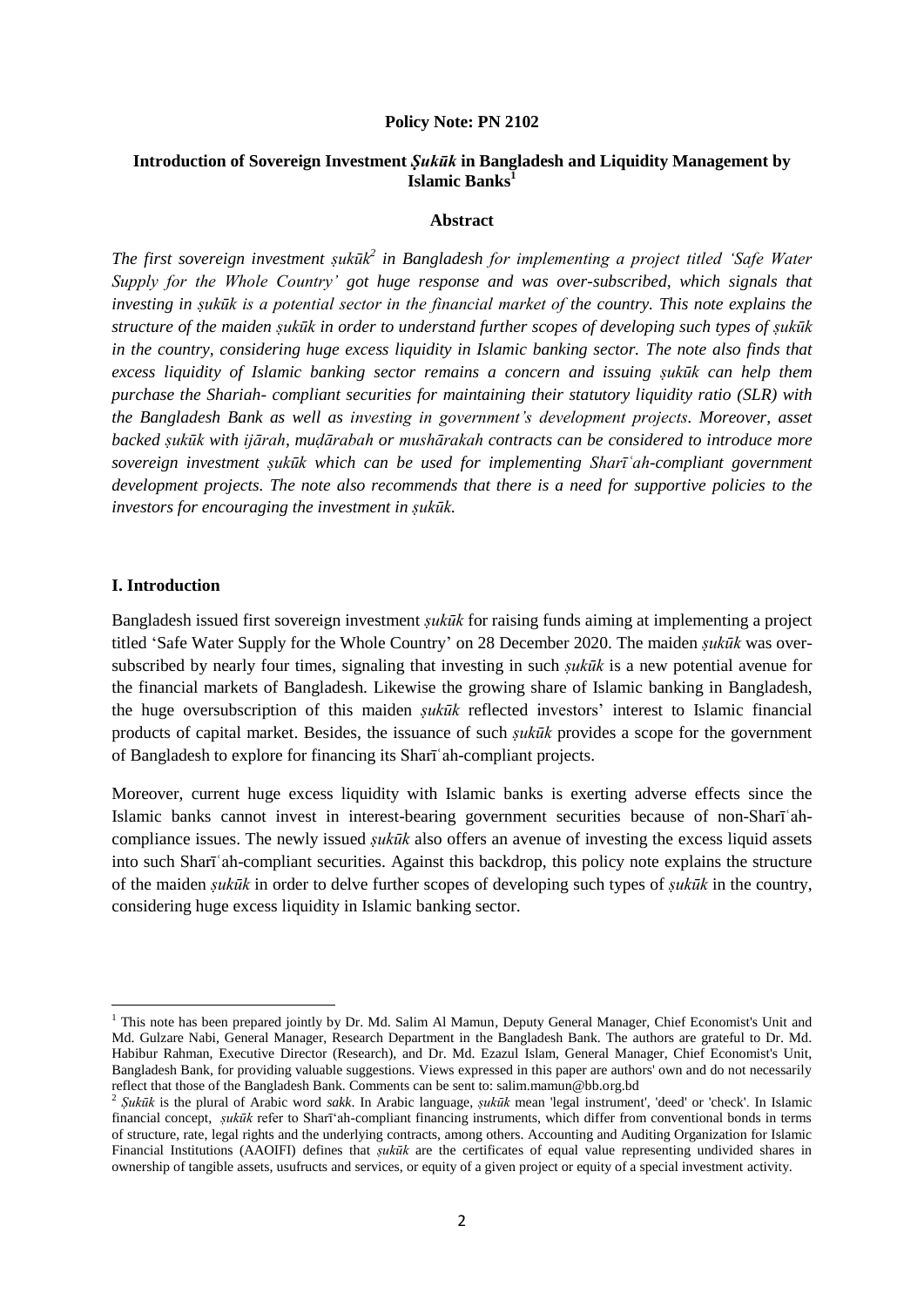### **II. The newly issued** *Ṣukūk* **and its Structure**

The government planned to raise BDT 80 billion through issuing *ṣukūk* for implementation of a fiveyear 'Safe Water Supply to the Whole Country' project which began in January, 2021<sup>3</sup>. Three parties, which are originator, special purpose vehicle (SPV) and investors, are involved in the operations of the *ṣukūk*. Bangladesh Bank (BB) acts as a SPV on behalf of Ministry of Finance, the originator of the Sharīʿah-compliant *ṣukūk*, arranged first auction of BDT 40 billion *ijārah ṣukūk* on 28 December 2020, with a 5-year maturity period. The first auction got responses from 37 institutions — both conventional and Sharīʿah-compliant financial institutions and two individuals — and was oversubscribed to BDT 151.53 billion. There are two tranches, with BDT 40 billion in each tranche. The BB will arrange the next auction for the remaining tranche of BDT 40 billion on 28 June 2021.

The underlying contract of such *ṣukūk* is based on *ijārah* in nature. The existing and future asset including usufruct under the project "Safe Water Supply to the Whole Country' of the government are the *ṣukūk* asset to be leased to the *ṣukūk* investors. Rental rates of the *ṣukūk* will be transferred to the investors in the form of coupon payments. According to the guidelines on the investment criteria of the new *ṣukūk*, investors will receive 4.69 percent as rental rate on their investment in such *ṣukūk*, which will be paid by the BB on behalf of the government on a half-yearly basis. The BB has fixed the rate based on the latest rate on Bangladesh Government Islamic Investment Bond (GIIB) which paid 3.69 percent as profit in 2019 and accordingly, the BB added just 1 percent to the rate of the maiden *ṣukūk*. A single investor must invest at least BDT 10,000 in such *ṣukūk*, without any upper limit. The Department of Public Health Engineering (DPHE) is implementing the project funded by the *ṣukūk* issuance and is going to complete the project by 30 June 2025.

## **III. Implication of the newly issued** *ṣukūk* **on the financial sector**

 $\overline{\phantom{a}}$ 

The overwhelming response for that *ṣukūk* may be attributed to existence of excess liquidity surplus of Islamic banks. Since Islamic banks cannot invest their excess funds in interest bearing securities and since there are only limited available Sharīʿah-compliant securities, that *ṣukūk* has given a scope to assist the Islamic banks in managing their liquidity to some extent. Not only such *ṣukūk* is mopping up the excess liquid assets from the Islamic banks, but also government is implementing its project by introducing such *ṣukūk,* which will, in fact, help resource mobilization and fiscal management.

Further, Islamic banks of Bangladesh have to maintain their statutory liquidity ratio (SLR) with the BB, but the government securities to purchase for maintaining the SLR are mostly not Sharīʿahcompliant. Currently, Islamic banks are required to maintain at least 5.5 percent of their total demand and time liabilities, excluding inter-bank items, effective from 1 February 2014, which remained unchanged till date. On the other hand, conventional banks are required to maintain 13.0 percent of their total demand and time liabilities. Lower requirement for the Islamic banks is because of the lack of available Sharīʿah-compliant government securities for them, but may raise an issue of market perfection between Islamic and conventional banks. Issuance of more sovereign *ṣukūk* instruments by which the banks will have broader space to maintain SLR will help rationalize the requirement for Islamic banks in future.

However, in the financial sector, Bangladesh Government Islamic Investment Bond (GIIB), so far, is the only approved Sharīʿah-compliant security other than the newly issued *ṣukūk* in order to maintain

<sup>3</sup> Government of Bangladesh and Bangladesh Bank (2019). Prospectus – The offer of *ijārah ṣukūk –* Safe water for the whole country. (https://www.bb.org.bd/mediaroom/notice/ṣukūk\_prospectus.pdf)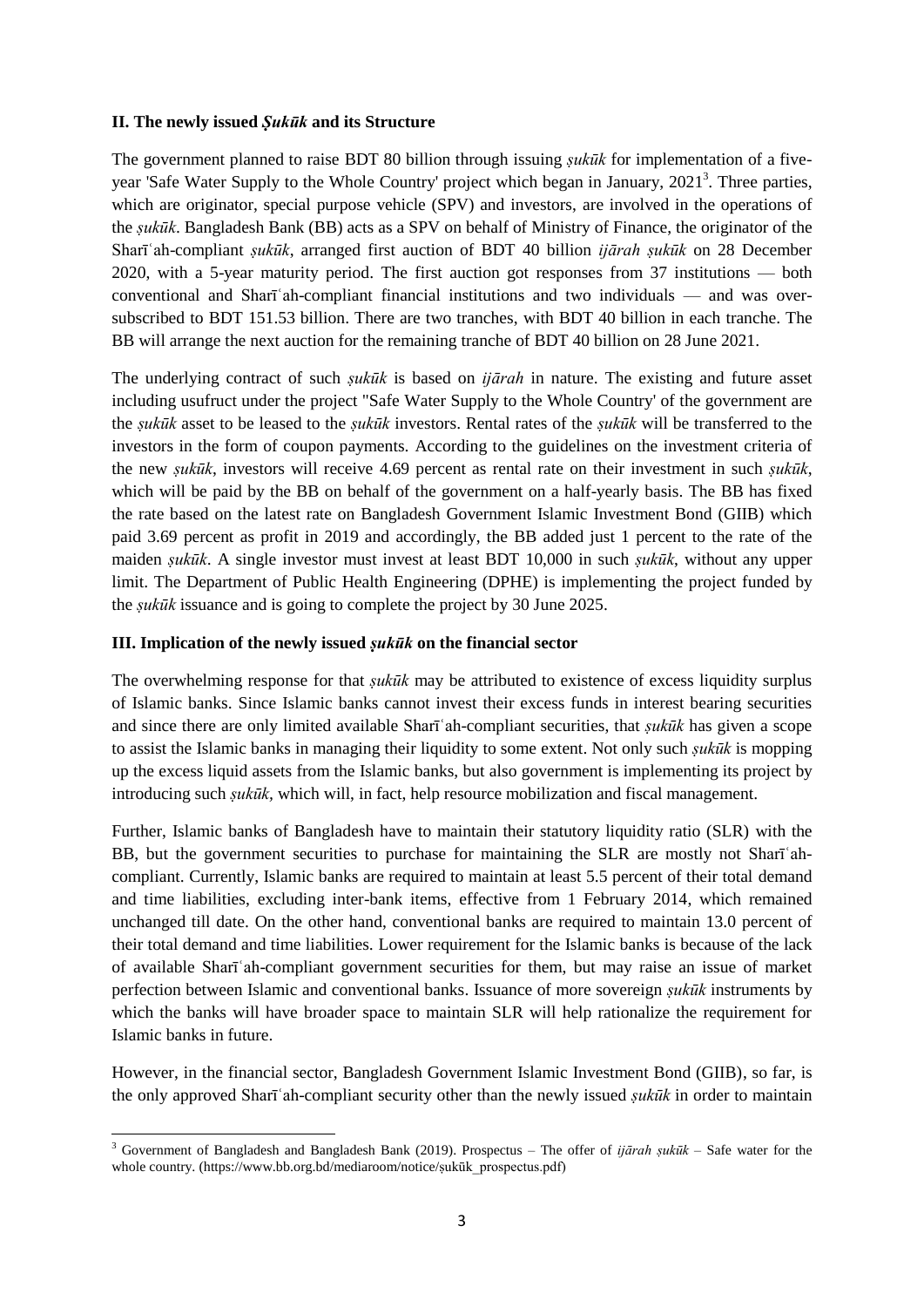the SLR by the Islamic banks. But the limitation of the GIIB is that the government cannot borrow money from GIIB fund as the fund must be used in the Sharīʿah-compliant projects, and there is no mechanism to do so. Therefore, in return, the Islamic banks with liquidity shortfall borrow funds from this pool of GIIB which was collected earlier through selling of the GIIB securities. Here, *muḍārabah* principle is the underlying contract followed for such financing by the security holders and Islamic banks avail this fund at a provisional rate of profit on its *muḍārabah* short notice deposit accounts, with an adjustment after finalization of accounts and rate of profit of the concerned Islamic banks. However, still a significant balance  $(= sale - financing)$  remained always idle in government account without incurring any benefit, indicating that there is a scope of financing this balance in Sharī'ahcompliant ways. Table 1 shows the trend of sale, financing and net balance over the periods during FY10-FY20.

|                    |             |                  | (Billion BDT)      |
|--------------------|-------------|------------------|--------------------|
| <b>Fiscal year</b> | <b>Sale</b> | <b>Financing</b> | <b>Net balance</b> |
| <b>FY10</b>        | 23.40       | 15.40            | 8.00               |
| <b>FY11</b>        | 25.30       | 22.80            | 2.50               |
| <b>FY12</b>        | 31.48       | 31.26            | 0.22               |
| FY13               | 107.13      | 67.78            | 39.35              |
| FY14               | 121.34      | 24.37            | 96.96              |
| <b>FY15</b>        | 135.84      | 25.40            | 110.44             |
| FY16               | 122.94      | 37.80            | 85.95              |
| <b>FY17</b>        | 84.01       | 54.70            | 29.31              |
| FY18               | 92.95       | 81.20            | 11.75              |
| <b>FY19</b>        | 107.11      | 84.80            | 22.31              |
| <b>FY20</b>        | 131.88      | 67.82            | 64.06              |

#### **Table 1: Bangladesh Government Islamic Investment Bond**

Source: Various Annual Reports, Bangladesh Bank

### **IV. Excess liquidity of Islamic banks and scope for investing in** *ṣukūk*

Excess liquid assets of Islamic banks have been increasing gradually overtime with some ups and down as evident in Chart 1. At the end of Q4FY20, the total amount of excess liquid assets of Islamic banks hit record at BDT 183 billion, while conventional banks' excess liquid assets accumulated to BDT 1514 billion at the end of same quarter. Lower investment or financing in case of both Islamic and conventional banks reflected in slower private sector credit growth in the wake of COVID-19 situation expanded the excess liquid assets in the recent periods. However, while conventional banks have broader scopes of investing their excess liquid assets in treasury bills and bonds, Islamic banks have only two options - the GIIB or newly issued *ṣukūk*.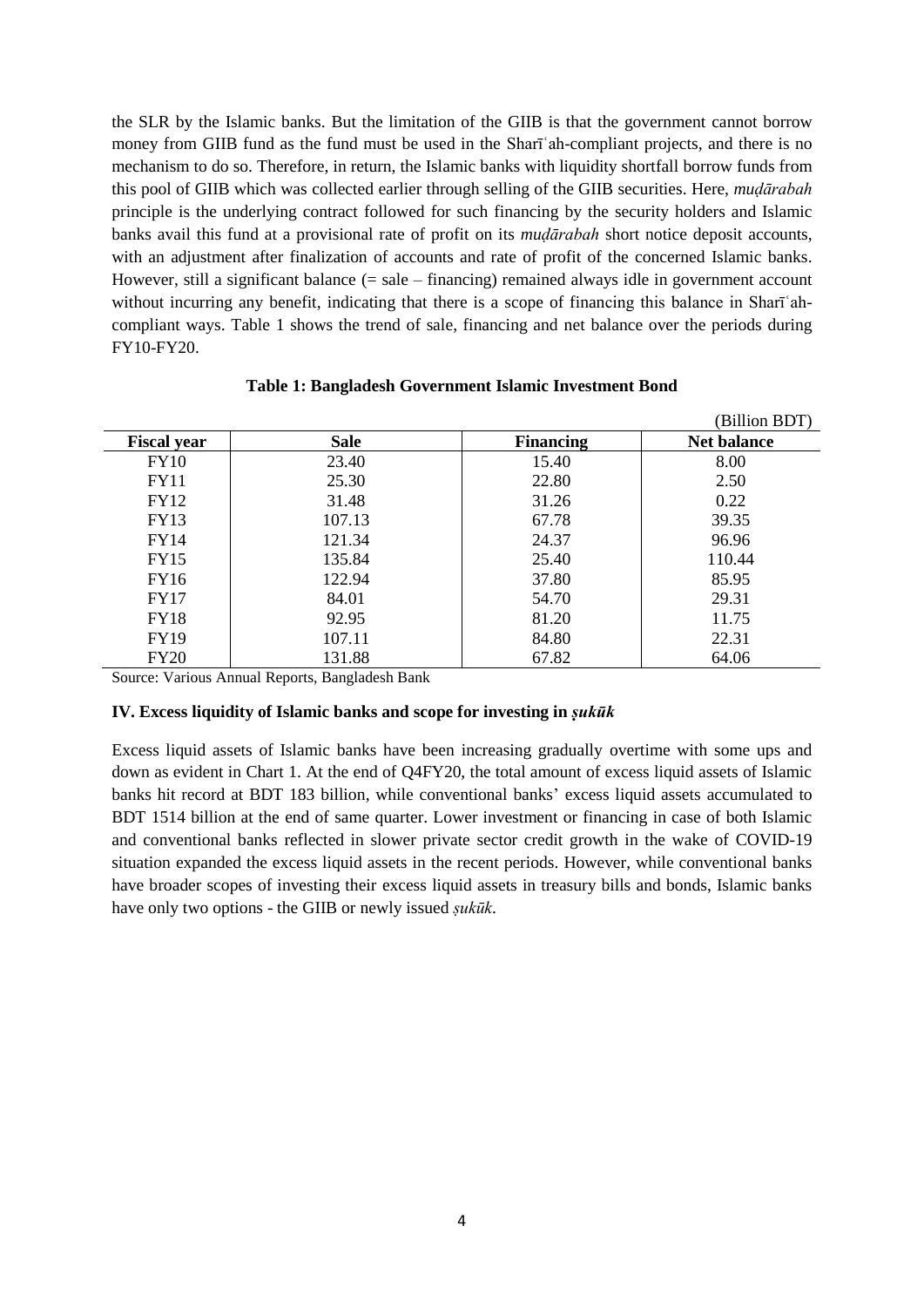

**Chart 1: Excess liquid assets of conventional banks (excluding Islamic) and Islamic banks (in billion BDT)**

Source: Bangladesh Bank

Chart 2 also shows an overall positive relationship between deposits and excess liquid assets of Islamic banks over the years but 2016, 2017 and 2018. During 2016-2018, the Islamic banks had granted aggressive investments reflected in investment - deposit ratios, which were close to 90 percent or more. Since Islamic banks have historical excess liquidity experience with an absence of available sovereign Sharī'ah-compliant securities, they have a tendency to make over-investments which, sometimes, remains a concern for bank's resilience against any adverse situation. The BB, at that time, took some special measures for Islamic banks to reduce the investment-deposit ratio. The excess liquid assets escalated again in 2019 stood at BDT 240.5 billion, while total deposits of Islamic banks increased too. This implies that innovative securities for Islamic financial system are critical to absorb the excess liquidity of Islamic banks.



**Chart 2: Total deposits and excess liquid of Islamic banking (in billion BDT)**

Source: Various Annual Reports, Bangladesh Bank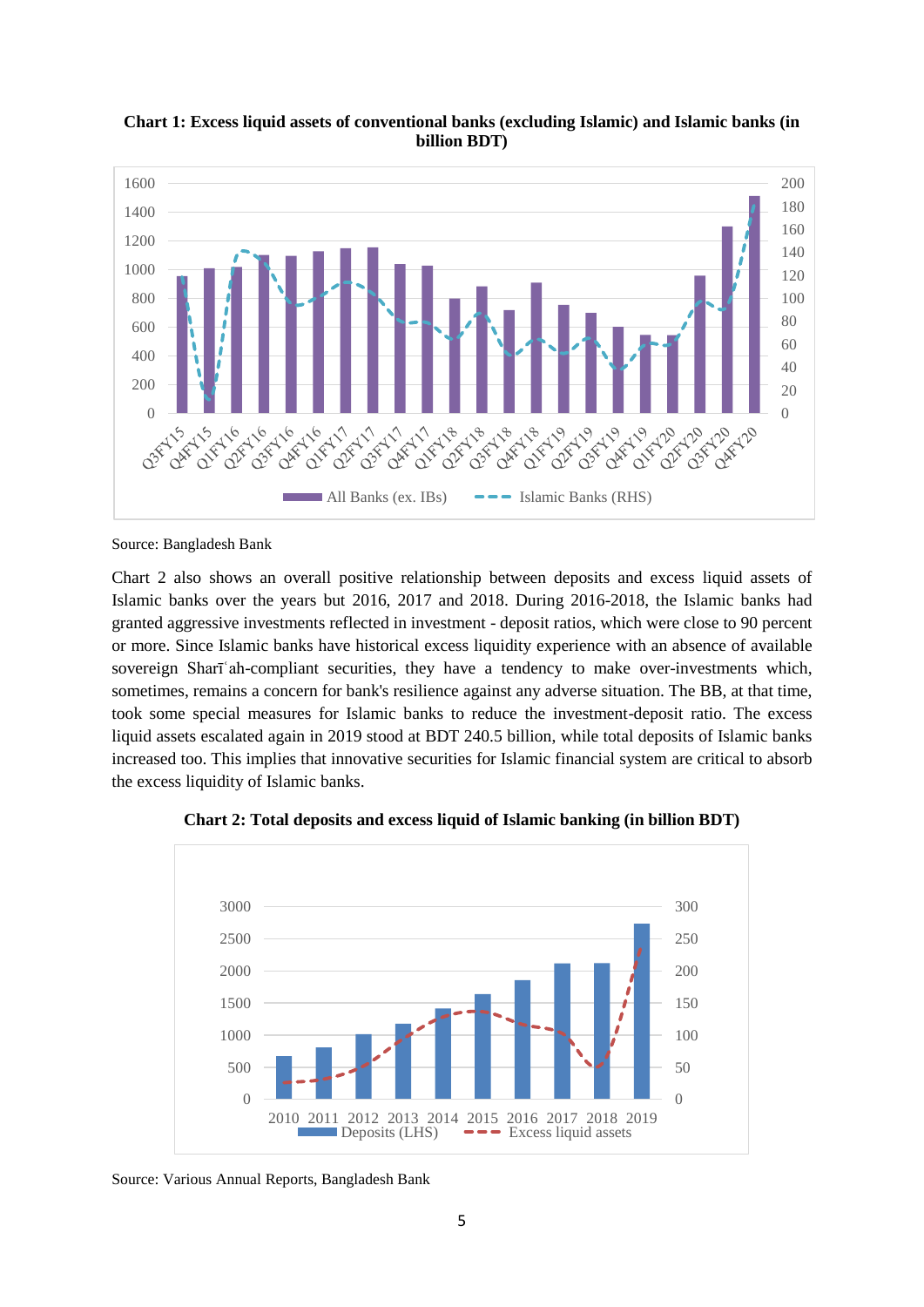# **V. Liquidity indicators of Islamic banks**

Liquidity indicators indicate the capability of Islamic banking sector to its short-term financial obligations. Chart 3 shows that the liquid asset ratio calculated by taking liquid assets as numerator and total assets as denominator maintained always more than 20 percent except 2019H, reflecting available liquidity to meet expected and unexpected demands for cash. Liquid assets to short-term liabilities calculated by taking liquid assets as the numerator and short-term liabilities as the denominator show an upward trend and reached 98.1 percent in 2019H, indicating available adequacy to meet short-term withdrawals of funds without facing liquidity problems.





Source: Prudential and Structural Islamic Financial Indicators (PSIFIs), Islamic Financial Services Board.

Basel Committee on Banking Supervision (BCBS)<sup>4</sup> developed a global liquidity indictor, the liquidity coverage ratio (LCR), to understand the capacity of high-quality liquid assets against possibility of cash outflows over the next 30 calendar days. The LCR maintained near about 100 percent during the reported periods indicates that Islamic banking sector in Bangladesh has sufficient liquidity against any financial crisis. BCBS developed another liquidity indicator, net stable funding ratio (NSFR), which is ratio of amount of available stable funding (ASF) to the amount of required stable funding (RSF), intending to encourage banks to develop access to medium- and long-term funding. According to BCBS guidelines, the ratio must be more than 100 percent and Islamic banking sector of Bangladesh maintained the ratio well above 100 percent during the reported periods, which indicates that Islamic banks have sufficient sources of funds over a one-year time horizon under the conditions of financial stress.

## **VI. Possible underlying contracts for issuing new** *ṣukūk* **in Bangladesh**

*Ṣukūk* can be developed based on different underlying Sharīʿah-compliant contracts, such as partnership, lease, agency and sale contracts. In the context of Bangladesh's financing systems, the following three major contracts can be considered for issuing new *ṣukūk*.

**<sup>.</sup>** <sup>4</sup> Basel Committee on Banking Supervision (2014). Liquidity coverage ratio disclosure standards. Basel: BCBS.